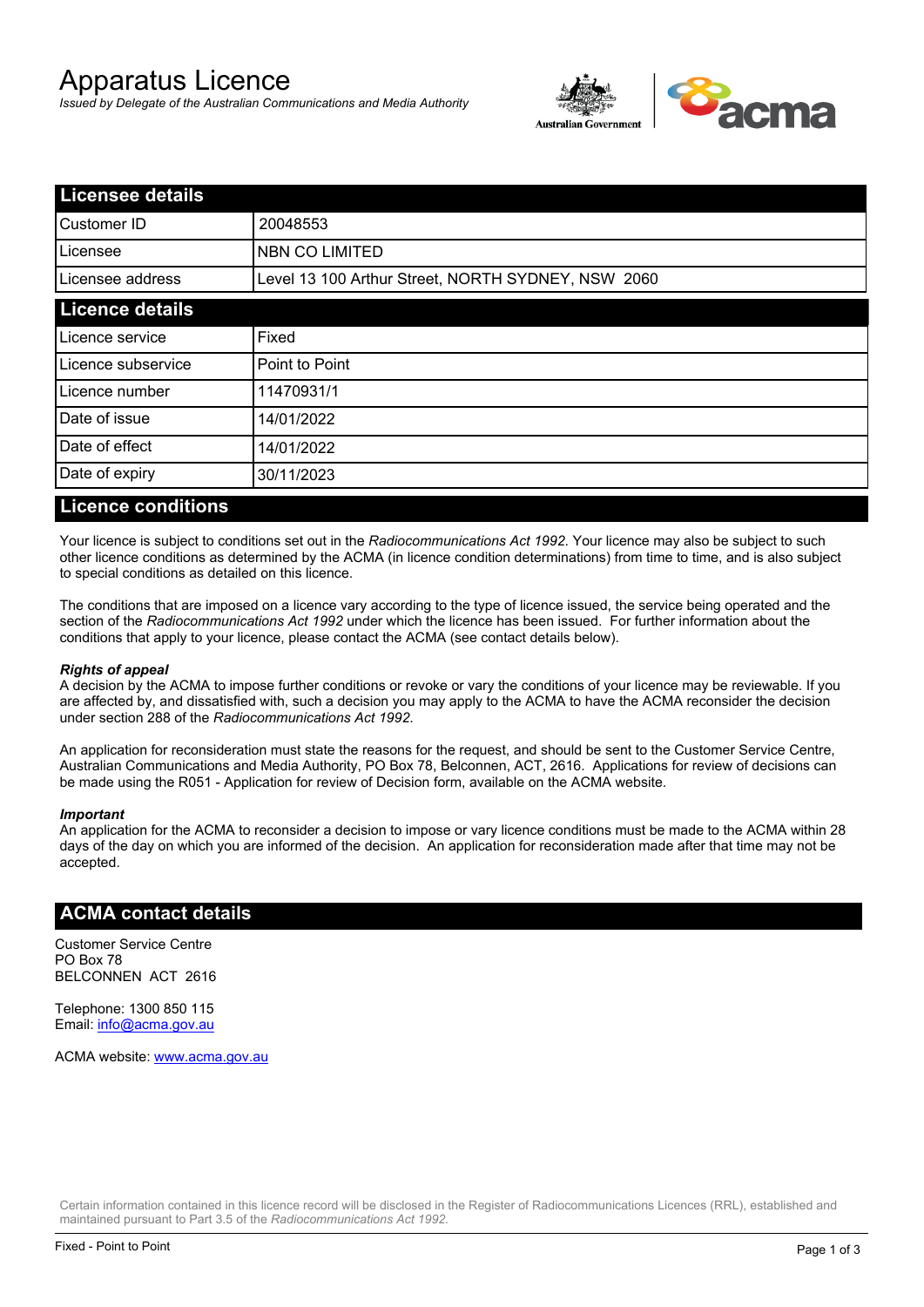# **Advisory Notes applying to licence no.: 11470931/1**

Conditions applicable to the operation of Point to Point station(s) authorised under this licence can be found in the Radiocommunications Licence Conditions (Apparatus Licence) Determination and the Radiocommunications Licence Conditions (Fixed Licence) Determination, the 'fixed licence lcd'. Copies of these determinations are available from the ACMA and from the ACMA home page (www.acma.gov.au).